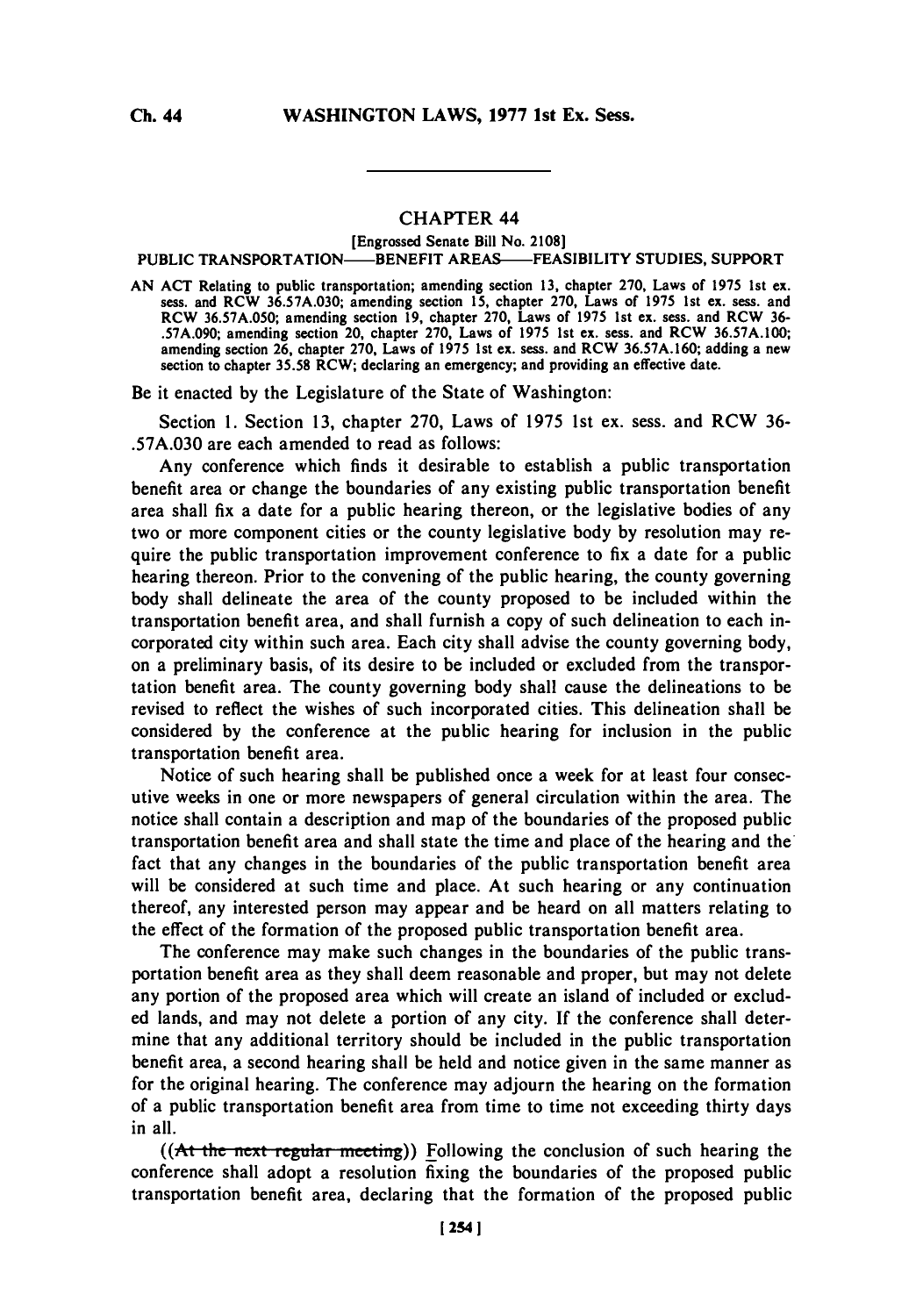Within thirty days of the adoption of such conference resolution, the county legislative authority of each county wherein a conference has established proposed boundaries of a public transportation benefit area, may **by** resolution, upon making a legislative finding that the proposed benefit area includes portions of the county which could not be reasonably expected to benefit from such benefit area or excludes portions of the county which could be reasonably expected to benefit from its creation, disapprove and terminate the establishment of such public transportation benefit area within such county.

Sec. 2. Section **15,** chapter **270,** Laws of **1975** 1st ex. sess. and RCW **36.57A- .050** are each amended to read as follows:

Within sixty days of the establishment of the boundaries of the public transportation benefit area the county commissioners and elected representatives of cities within the area shall provide for the selection of the governing body of such area, the public transportation benefit area authority, which shall consist of elected officials selected **by** and serving at the pleasure of the governing bodies of component cities within the area and the county commissioners of each county within the area.

Within such sixty day period, the legislative body of any city may **by** resolution of its legislative body withdraw from participation in the public transportation benefit area. The county legislative authority and each city remaining in the public transportation benefit area may disapprove and prevent the establishment of any governing body of a public transportation benefit area if the composition thereof does not meet its approval.

In no case shall the governing body of a single county public transportation benefit area be greater than nine members and in the case of a multicounty area, fifteen members. Those cities within the transportation benefit area and excluded from direct membership on the authority are hereby authorized to designate a member of the authority who shall be entitled to represent the interests of such city which is excluded from direct membership on the authority. The legislative body of such city shall notify the authority as to the determination of its authorized representative on the authority.

Any member of the authority who is an elected official and whose office is not a full time position  $((shath))$  may receive  $((forty-dollars))$  payment for subsistence and lodging at the rate prescribed for legislators in RCW 44.04.080 as now existing or hereafter amended for each day attending official meetings of the authority.

Sec. **3.** Section **19,** chapter **270,** Laws of **1975** 1st ex. sess. and RCW *36.57A-* **.090** are each amended to read as follows:

**A** public transportation benefit area authority shall have the following powers in addition to the general powers granted **by** this chapter:

**(1)** To prepare, adopt and carry out a general comprehensive plan for public transportation service which will best serve the residents of the public transportation benefit area and to amend said plan from time to time to meet changed conditions and requirements.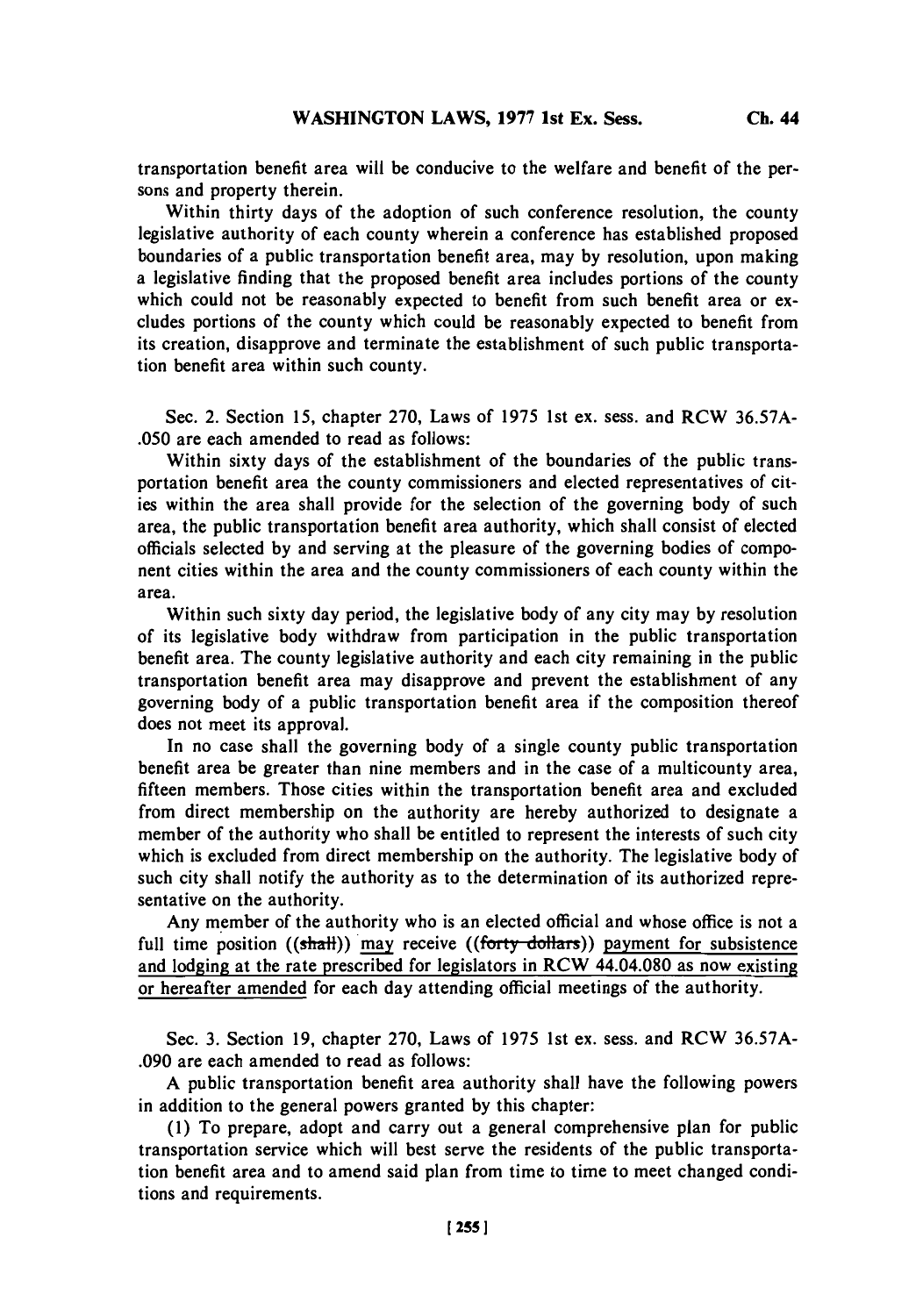**(2) To** acquire **by** purchase, condemnation, gift or grant and to lease, construct, add to, improve, replace, repair, maintain, operate and regulate the use of transportation facilities and properties within or without the public transportation benefit area or the state, including systems of surface, underground or overhead railways, tramways, buses, or any other means of local transportation except taxis, and including escalators, moving sidewalks or other people-moving systems, passenger terminal and parking facilities and properties and such other facilities and properties as may be necessary for passenger and vehicular access to and from such people-moving systems, terminal and parking facilities and properties, together with all lands, rights of way, property, equipment and accessories necessary for such systems and facilities. Public transportation facilities and properties which are owned **by** any city may be acquired or used **by** the public transportation benefit area authority only with the consent of the city council of the city owning such facilities. Cities are hereby authorized to convey or lease such facilities to a public transportation benefit area authority or to contract for their joint use on such terms as may be fixed **by** agreement between the city council of such city and the public transportation benefit area authority, without submitting the matter to the voters of such city.

The facilities and properties of a public transportation benefit area system whose vehicles will operate primarily within the rights of way of public streets, roads or highways, may be acquired, developed and operated without the corridor and design hearings which are required **by RCW 35.58.273,** as now or hereafter amended, for mass transit facilities operating on a separate right of way.

**(3)** To fix rates, tolls, fares and charges for the use of such facilities and to establish various routes and classes of service.

In the event any ((public transportation benefit area shall extend its public **haizs haize haizes** *h any area of service already offered by any company))* person holding a certificate of public convenience and necessity from the Washington utilities and transportation commission((-)) under RCW 81.68.040 ((it  $s$ halt)) has operated under such certificate for a continuous period of one year prior to the date of certification and is offering service within the public transportation benefit area on the date of the certification **by** the county canvassing board that a majority of votes cast authorize a tax to be levied and collected **by** the public transportation benefit area authority, such authority may **by** purchase or condemnation acquire at the fair market value, from the person holding the existing certificate for providing the services, that portion of the operating authority and equipment representing the services within the area of public operation. The person holding such existing certificate may require the public transportation benefit area authority to initiate such purchase of those assets of such person, existing as of the date of the county canvassing board certification, within sixty days after the date of such certification.

Sec. 4. Section 20, chapter **270,** Laws of **1975** 1st ex. sess. and RCW **36.57A- .100** are each amended to read as follows:

Except in accordance with an agreement made as provided in this section or in accordance with the provisions of RCW **36.57A.090(3)** as now or hereafter amended, upon the effective date on which the public transportation benefit area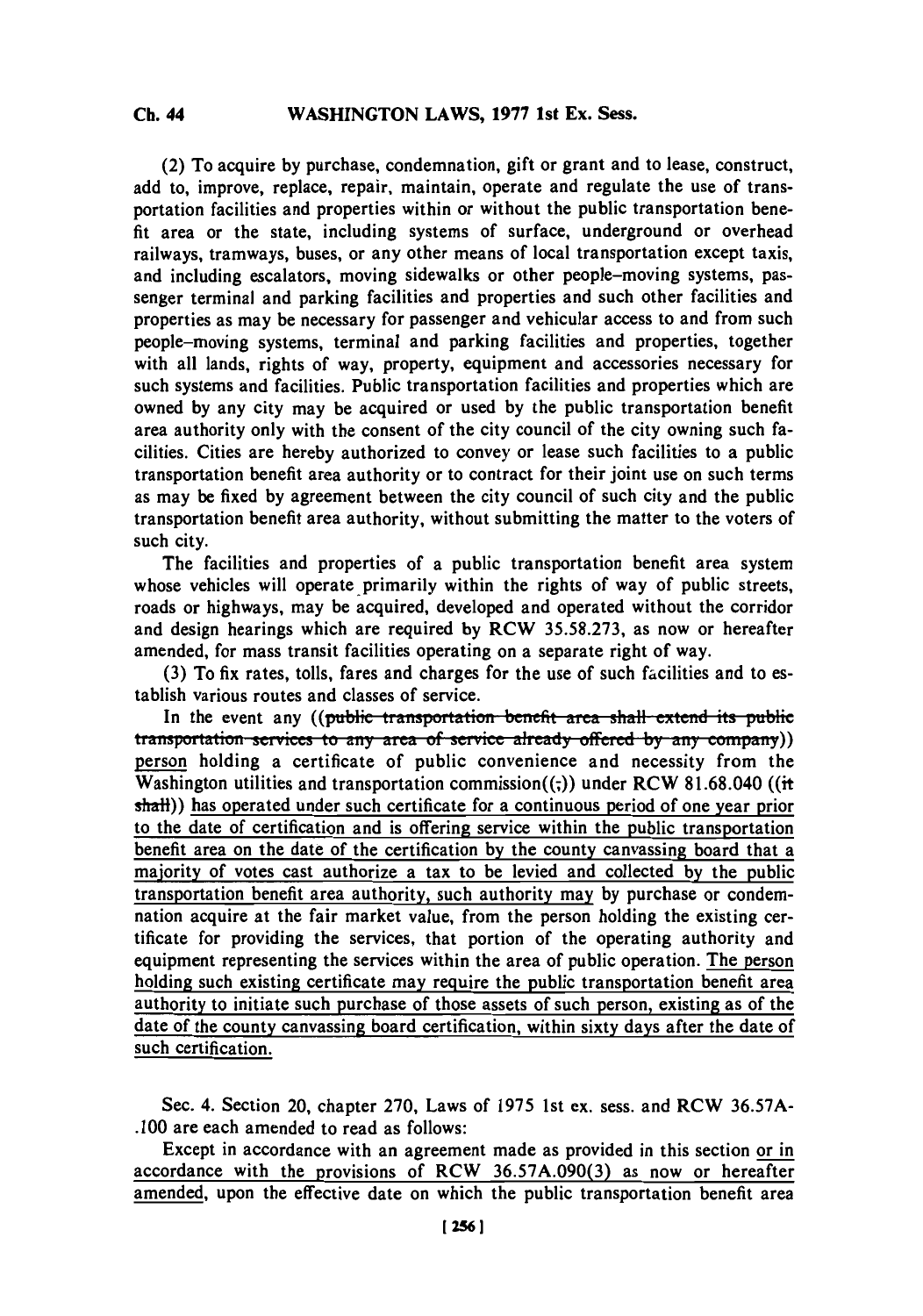commences to perform the public transportation service, no person or private corporation shall operate a local public passenger transportation service within the public transportation benefit area with the exception of taxis, buses owned or operated **by** a school district or private school, and buses owned or operated **by** any corporation or organization solely for the purposes of the corporation or organization and for the use of which no fee or fare is charged.

An agreement may be entered into between the public transportation benefit area authority and any person or corporation legally operating a local public passenger transportation service wholly within or partly within and partly without the public transportation benefit area and on said effective date under which such person or corporation may continue to operate such service or any part thereof for such time and upon such terms and conditions as provided in such agreement. Such agreement shall provide for a periodic review of the terms and conditions contained therein. Where any such local public passenger transportation service will be required to cease to operate within the public transportation benefit area, the public transportation benefit area authority may agree with the owner of such service to purchase the assets used in providing such service, or if no agreement can be reached, the public transportation benefit area authority shall condemn such assets in the manner and **by** the same procedure as is or may be provided **by** law for the condemnation of other properties for cities of the first class, except insofar as such laws may be inconsistent with the provisions of this chapter.

Wherever a privately owned public carrier operates wholly or partly within a public transportation benefit area, the Washington utilities and transportation commission shall continue to exercise jurisdiction over such operation as provided **by** law.

Sec. *5.* Section **26,** chapter **270,** Laws of *1975* 1st ex. sess. and RCW *36.57A-* **.160** are each amended to read as follows:

**A** public transportation benefit area established pursuant to this chapter may be dissolved and its affairs liquidated when so directed **by** a majority of persons in the benefit area voting on such question. An election placing such question before the voters may be called in the following manner:

**(1) By** resolution of the public transportation benefit area authority;

(2) **By** resolution of the county legislative body or bodies with the concurrence therein **by** resolution of the city council of a component city; or

**(3) By** petition calling for such election signed **by** at least ten percent of the qualified voters residing within the area filed with  $((\text{fthe-})$ ) the auditor of the county wherein the largest portion of the public transportation benefit area is located. The auditor shall examine the same and certify to the sufficiency of the signatures thereon: PROVIDED, That to be validated, signatures must have been collected within a ninety day period as designated **by** the petition sponsors.

((With dissolution of the benefit area, any outstanding obligations and bonded indebtedness of the public transportation benefit area shall be satisfied or allocated by mutual agreement to the county or counties and component cities of the public **transportation benefit area.)** Any dissolution of a public transportation benefit area authority shall be carried out in accordance with the procedures in chapter *53.48* RCW. Any remaining deficit of the authority determined pursuant to RCW